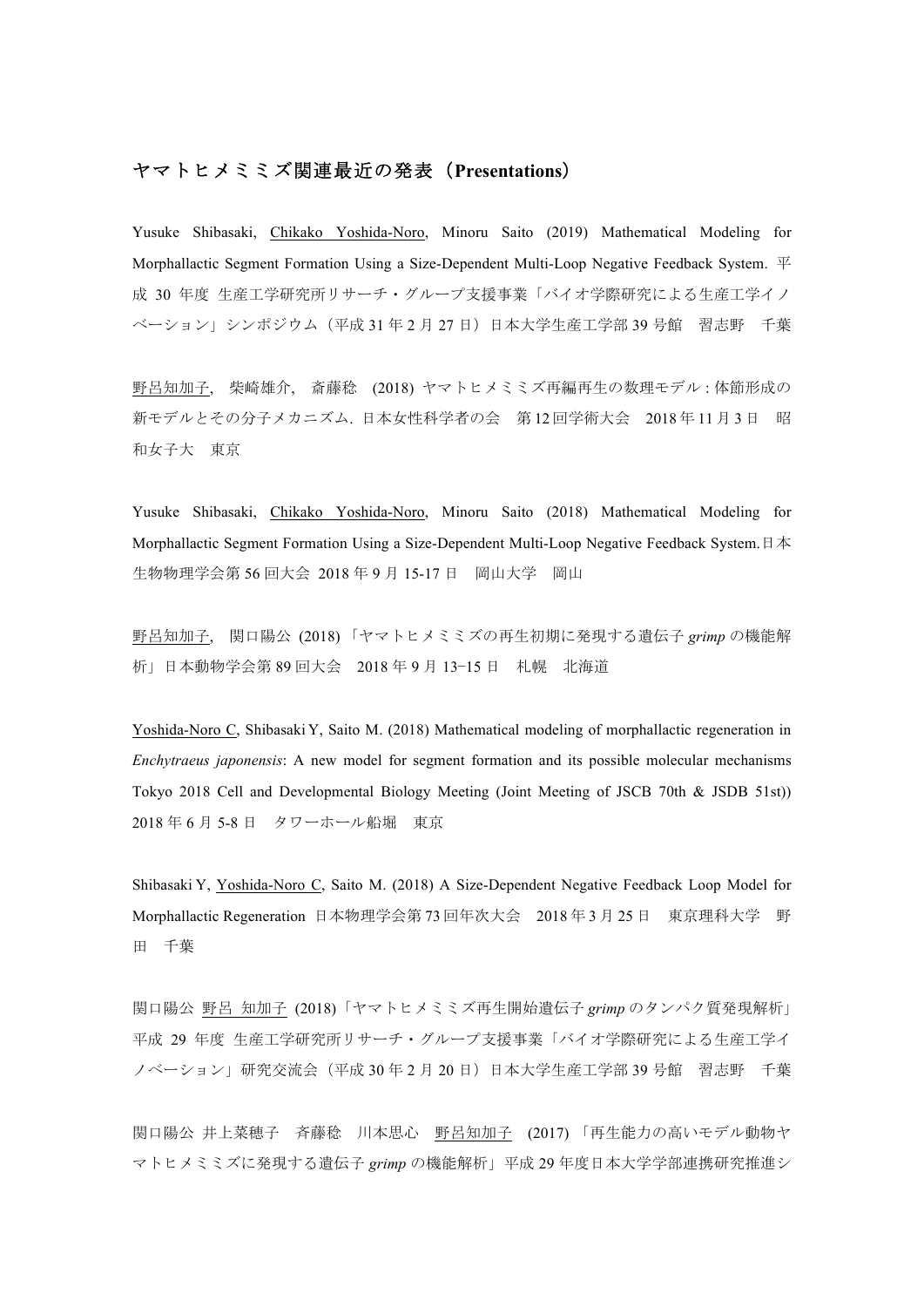ンポジウム 「次世代女性研究者のためのキャリアウェイ整備〜日本大学女性研究者交流シン ポジウム」 2017 年 11 月 10 日 日本大学生産工学部 スプリングホール 習志野 千葉

野呂知加子 (2017) 「ひらめき☆ときめきサイエンス~ようこそ大学の研究室へ~KAKENHI」(研 究成果の社会還元・普及事業)(平成 29 年度)「からだを再生してふえるヤマトヒメミミズの不 思議」 講演「からだづくりの分子生物学〜ゲノムから細胞そして個体まで」 2017 年 10 月 21 日

関口陽公, 野呂知加子 (2017) 「再生能力の高いモデル動物ヤマトヒメミミズに発現する遺伝子 *grimp* の機能解析」日本動物学会第 88 回大会 2017 年 9 月 21 日 富山県民会館 富山

Chikako Yoshida-Noro (2016) "Reproductive Strategy ~Asexual vs. Sexual~; Enchytraeus japonensis" The 22nd International Congress of Zoology, Nov15-18, 2016, Okinawa Institute of Science and Technology, Okinawa, Japan.\*

Chikako Yoshida-Noro, Yoshikazu Mikami, Shin Tochinai (2014) Molecular analysis of grimp, a gene involved in early regeneration of *Enchytraeus japonensis* (Enchytraeidae, Oligochaete) 口頭発表 第 47 回日本発生生物学会大会(JSDB&APDPN 2014) 2014 年 5 月 27 日 WINC AICHI(愛知県産 業労働センター) 名古屋

野呂知加子 (2014) 「ヤマトヒメミミズの幹細胞システム—無性生殖と有性生殖—」基礎生物学 研究所研究会「生存戦略としての幹細胞形成と器官再生」2014 年 1 月 28 日 岡崎コンファレン スセンター中会議室 岡崎 愛知

野呂知加子(2013)「ヤマトヒメミミズ幹細胞システムを活用した環境バイオセンサーの開発」 平成 24 年度日本大学学部連携研究推進シンポジウム 第 2 回日本大学幹細胞研究フォーラム 平成 25 年 1 月 29 日 日本大学会館大講堂 千代田 東京

野呂知加子、伊藤孝、加瀬榛香 (2012) ヤマトヒメミミズ再生・生殖幹細胞系を利用した 環境バイオセンサーの開発 日本動物学会第 83 回大会 2012 年 9 月 13-15 日 大阪大学 大阪

Chikako Yoshida-Noro, Gaku Sato, Shota Noguchi, Yoshikazu Mikami, Tomihisa Takahashi, Makoto Takeo, Shin Tochinai (2012) Protein analysis of *grimp*, a gene involved in early regeneration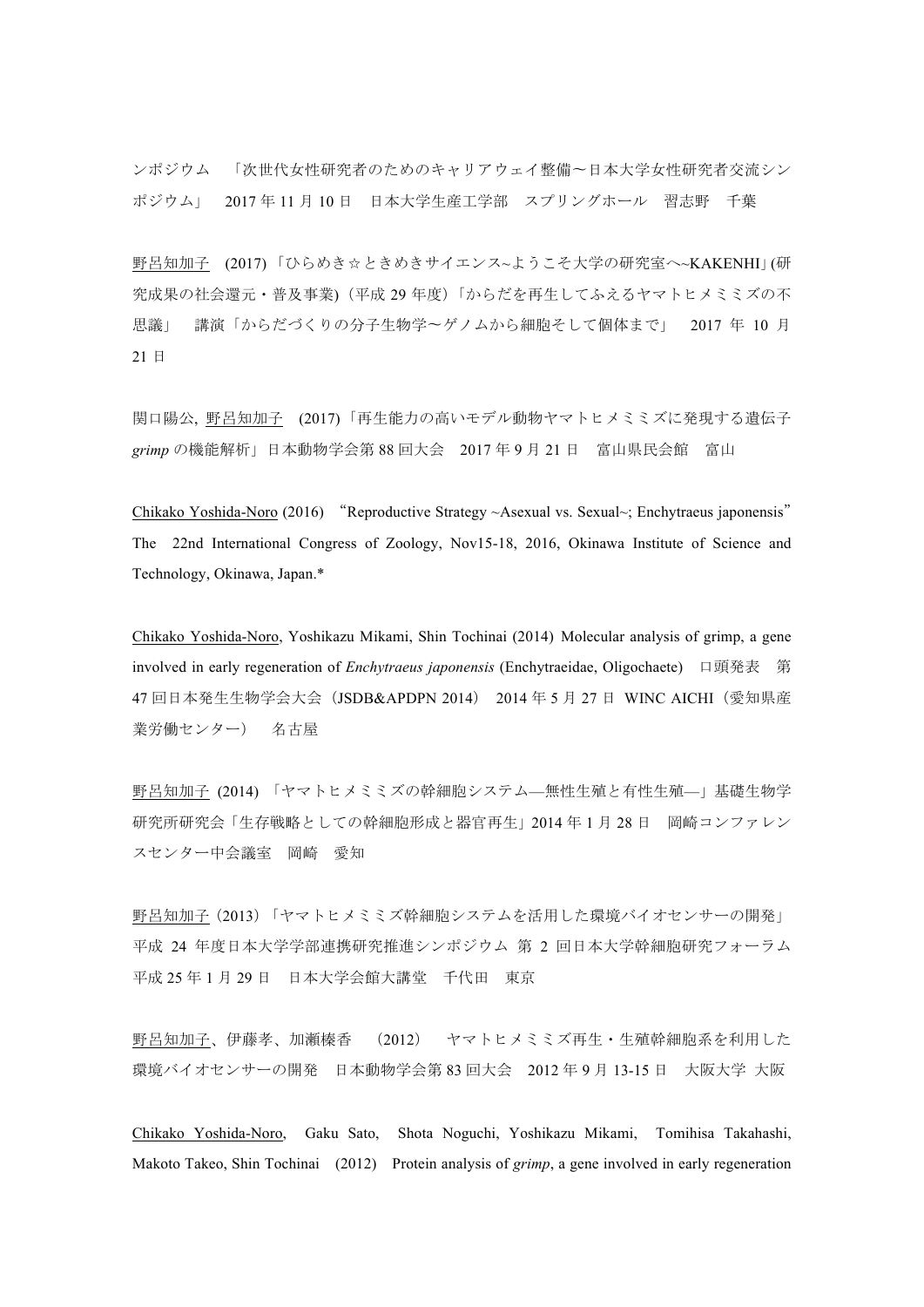of *Enchytraeus japonensis* (Enchytraeidae, Oligochaete) Joint Meeting of JSDB 45th and JSCB 64th May 28-31, 2012 Kobe

伊藤孝、村上果歩、田部井謙治、伊藤圭佑、野呂知加子 (2011) 土壌重金属環境をモニターする 環境バイオセンサー・ヤマトヒメミミズの開発 (Development of Eco-Bio Sensor E.japonensis: Monitoring of Heavy Metal in the Soil.) 第 34 回日本分子生物学会年会 2011 年 12 月 13 日(火) ~16 日(金)パシフィコ横浜

小澤要、佐藤歩美、栃内新、野呂知加子 (2011) ヤマトヒメミミズ再生時におけるテロメラーゼ 活性の変化 (Telomerase Activity during Regeneration of E. japonensis) 第 34 回日本分子生物学会年 会 2011 年 12 月 13 日(火)~16 日(金)パシフィコ横浜

野口翔太、佐藤岳、三上剛和、武尾真、栃内新、野呂知加子 (2011) ヤマトヒメミミズ再生初期 の幹細胞増殖に必要な遺伝子 *grimp* のタンパク質機能解析 (Functional Analysis of *grimp* protein during regeneration of *Enchytraeus japonensis* (Enchytraeidae, Oligochaete) 第 34回日本分子生物学会 年会 2011年12月13日 (火)~16日 (金) パシフィコ横浜

Shota Noguchi, Makoto Takeo, Takashi Ito, Kaname Ozawa, Yuta Miura, Shin Tochinai, Chikako Yoshida-Noro (2011) Functional Analysis of *grimp* protein during regeneration of *Enchytraeus japonensis* (Enchytraeidae, Oligochaete) 44th Annual Meeting of JSDB May 18-21, 2011 Okinawa Convention Center

野呂知加子(2011)「ヤマトヒメミミズの幹細胞システム〜再生幹細胞と生殖幹細胞〜」平成 22 年度日本大学学部連携研究推進シンポジウム「日本大学幹細胞研究フォーラム」 2011 年 1 月 22 日 日本大学会館 東京

Yoshida-Noro C, Takeo M, Noguchi S, Tochinai S. (2010) *grimp*, a novel gene required for stem cell proliferation at an initial stage of regeneration in *Enchytraeus japonensis* (Enchytraeidae, Oligochaete). Differentiation 80, Supplement 1, S45. (The 16th International Conference of the International Society of Differentiation, ISD2010. Nov. 2010, Nara, Japan.)

野呂知加子(2010) 「からだづくりの分子生物学」 スーパーサイエンスハイスクール特別公 開プログラム 2010 佐野日本大学高等学校 第 15 回研究者講演会 2010 年 10 月 15 日 栃木